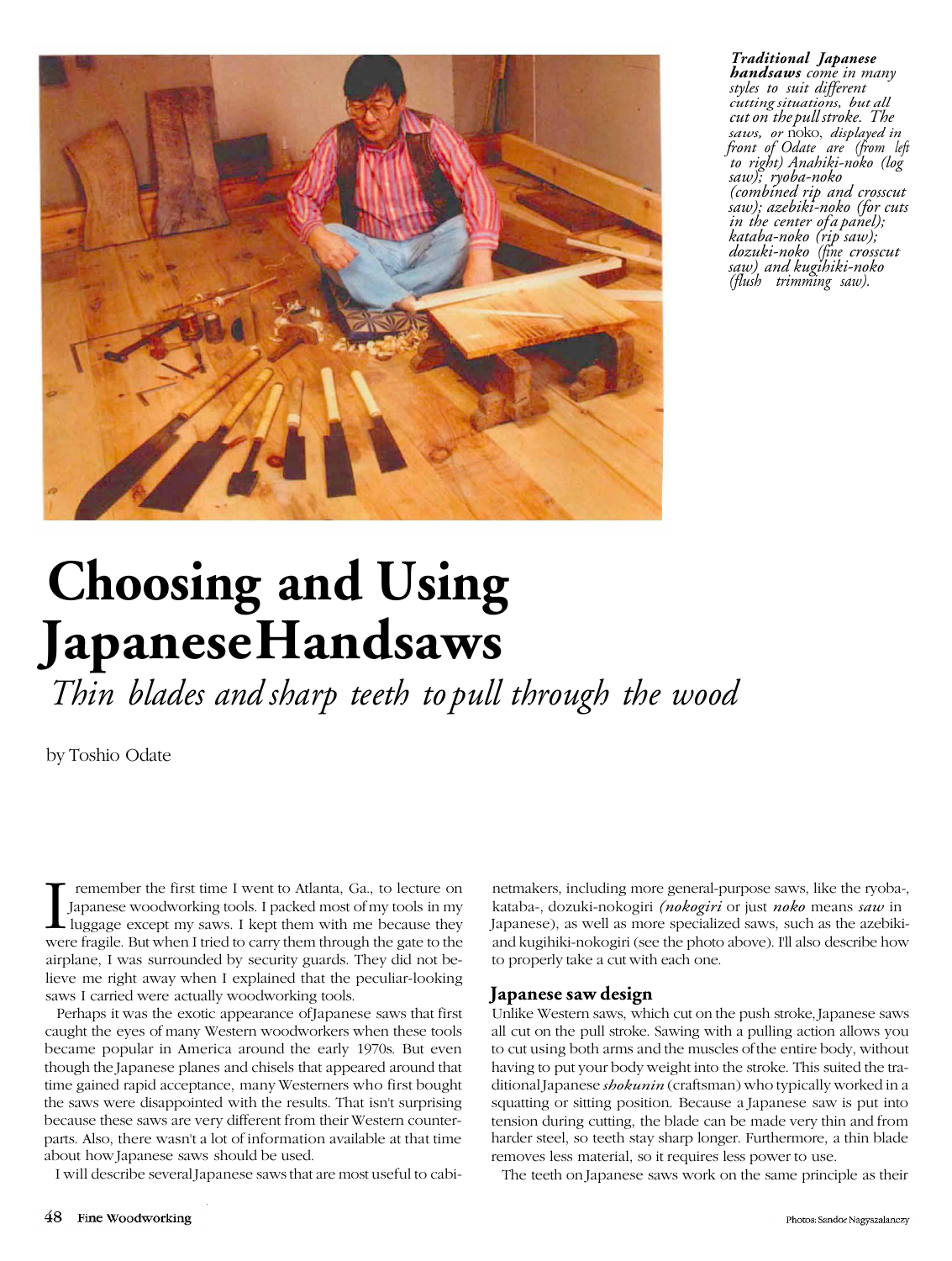Western counterparts but have some important differences. Rip teeth are graduated, so they're smaller at the blade's heel (near the handle) and larger at the toe (see the drawing at right). Crosscut teeth remain the same size along the length of the blade but have an extra bevel on top. The angle of the teeth and top bevel of crosscut teeth also vary, depending on whether the saw is made for cutting hardwoods or softwoods.

#### **Ryoba-nokogiri**

This is the Japanese saw most commonly known in the West. It has rip teeth on one edge and crosscut teeth on the other. The blade is narrower at the heel than at the toe and slightly thinner in the center than at the edges to decrease binding in the kerf. Ryoba-noko are available in many sizes, with blades ranging from 8 in. to 14 in. long. The number of teeth per inch depends on blade length; the smaller saws have finer teeth than the larger ones. A small ryobanoko would be used by a craftsman for fine cutting jobs, such as mitering trim for installing cabinets or framing doors. The larger saws are often used by carpenters and are especially good for cutting large tenons for a timber-frame house.

Ryoba-noko are typically used with both hands, although small saws can be used one handed. When using two hands, space them well apart for maximum power and control, as shown in the photo below. To start a cut, use the fingernail of your left index finger or thumb as a guide (if you are a lefty, use the other hand). Start your cut near the heel of the blade where the rip teeth are smaller and hold the blade at a 30° to 40° angle up from the surface of the workpiece. Once the cut is started, you can raise the angle of the blade. Keep in mind that the greater the angle of the saw to the work, the easier the cut—the smaller the angle, the better your control. When cutting wood between  $\frac{1}{4}$ in. and  $\frac{1}{2}$ in. thick, use a shallower saw angle to decrease the tendency of the wood to vibrate as you cut. You don't have to apply very much down pressure (especially on the push return stroke when the teeth aren't cutting) for the saw to cut properly. If you're ripping a long board or panel, you may spread the kerf slightly with small wooden wedges to decrease binding and to prevent the saw teeth from scratching the cut surfaces.

The kataba-noko is a variation of the ryoba-noko. It has either ripping or crosscutting teeth on only one edge. By not passing an extra set of teeth through the kerf of a thick workpiece, as the ryoba-noko does, the kataba-noko allows smoother cut surfaces. Kataba-noko are available in a size range similar to ryoba-noko.

### **Dozui-nokogiri**

The dozuki-noko is a kataba-style crosscut saw with an extremely thin blade supported with a rigid strip of steel or brass folded over its back edge. It is commonly used to cut tenon shoulders on small members, as shown in the top photo on p. 50 (tenon shoulders are called *dozuki,* giving the saw its name). Dozuki-nokos have blades that range from 8 in. to 11 in. long. The smallest saw has 28 teeth per inch (t.p.i), the largest has 17 t.p.i. Like any other crosscut saw, the dozuki-noko's teeth are the same size from heel to toe and have very little set, which results in a cut so smooth that neither a chisel nor a plane is required for finishing. The bevel ground on the top of the teeth varies depending upon whether the saw is to be used with hardwood or softwood (see the drawing).

Dozuki-nokos are usually used one handed, but every craftsman has a different grip. Most of the time, I hold the last third of the handle, but sometimes I hold the front third. It depends on the work. I stretch the index finger of my right hand along the top of the handle and press down gently while sawing. Start your cut just as with a ryoba-noko, using the nail of your left index finger or





*Using two hands on the ryoba-noko yields maximum power and control. Here the author cuts a tenon's shoulder, using the saw's crosscutting teeth. He'll flip the saw over and use the rip teeth on the other edge for cutting the tenon's cheeks.*